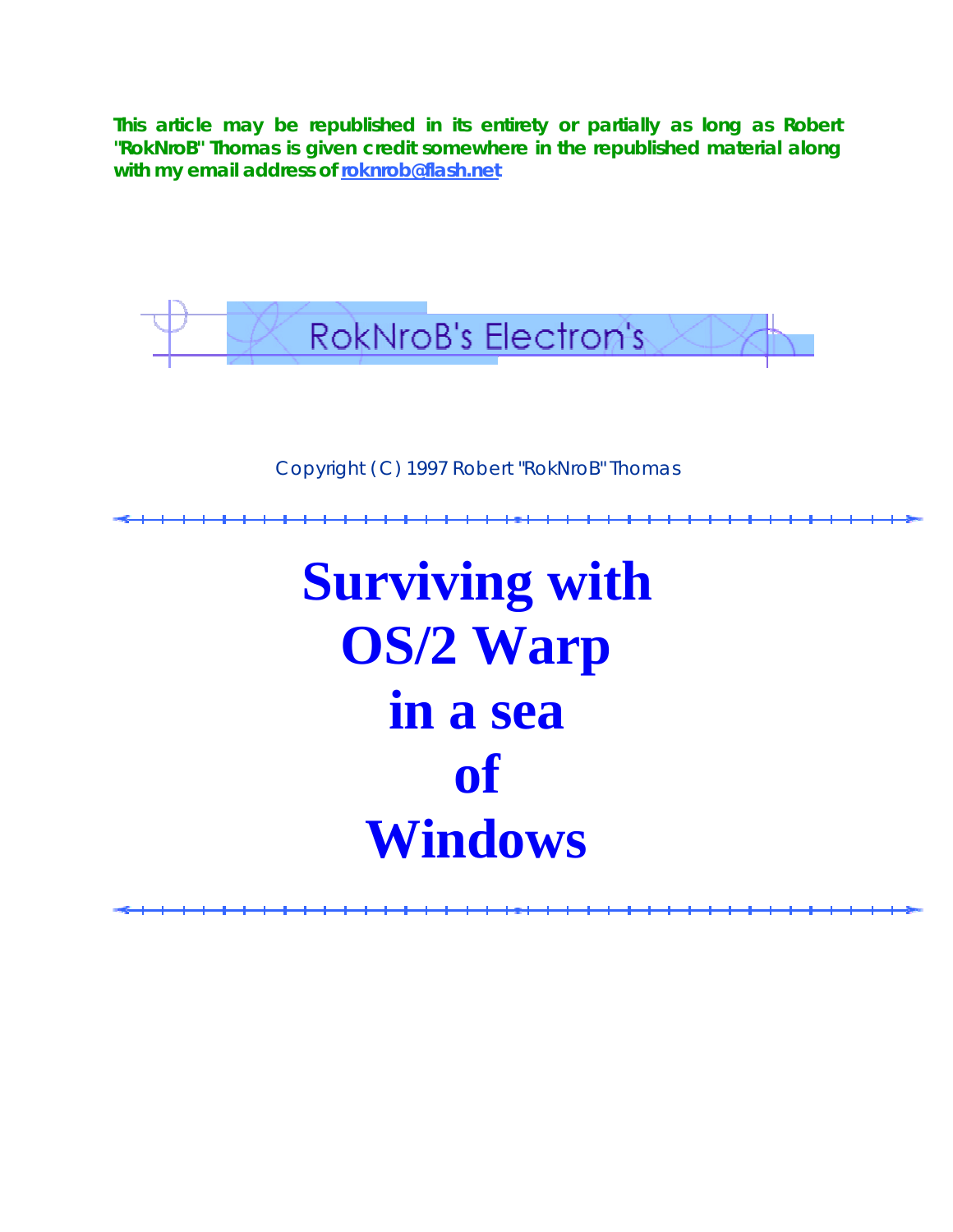## **Table of Contents**

Introduction

1.0 Introduction

**Networking** 

- 2.0 Introduction
- 2.1 Warp Connect vs Warp 4.0
- Networking Interoperability
- 3.0 Introduction
- 3.1.1 Windows NT
- 3.1.1 Windows NT: WINS
- 3.1.2 Windows NT: Browsing
- 3.2 Banyan Vines
- 3.2.1 Banyan Vines: OS/2 DOS VDM Support
- 3.2.3 Banyan Vines: WinOS2 Support
- 3.3 Samba (Jacco de Leeuw's networking page, this link will take you away from this site.)
- 3.4 Peer in Win-OS/2

Microsoft Exchange 4.0

## 4.0 What is it?

4.1 Installation and Setup

Microsoft Office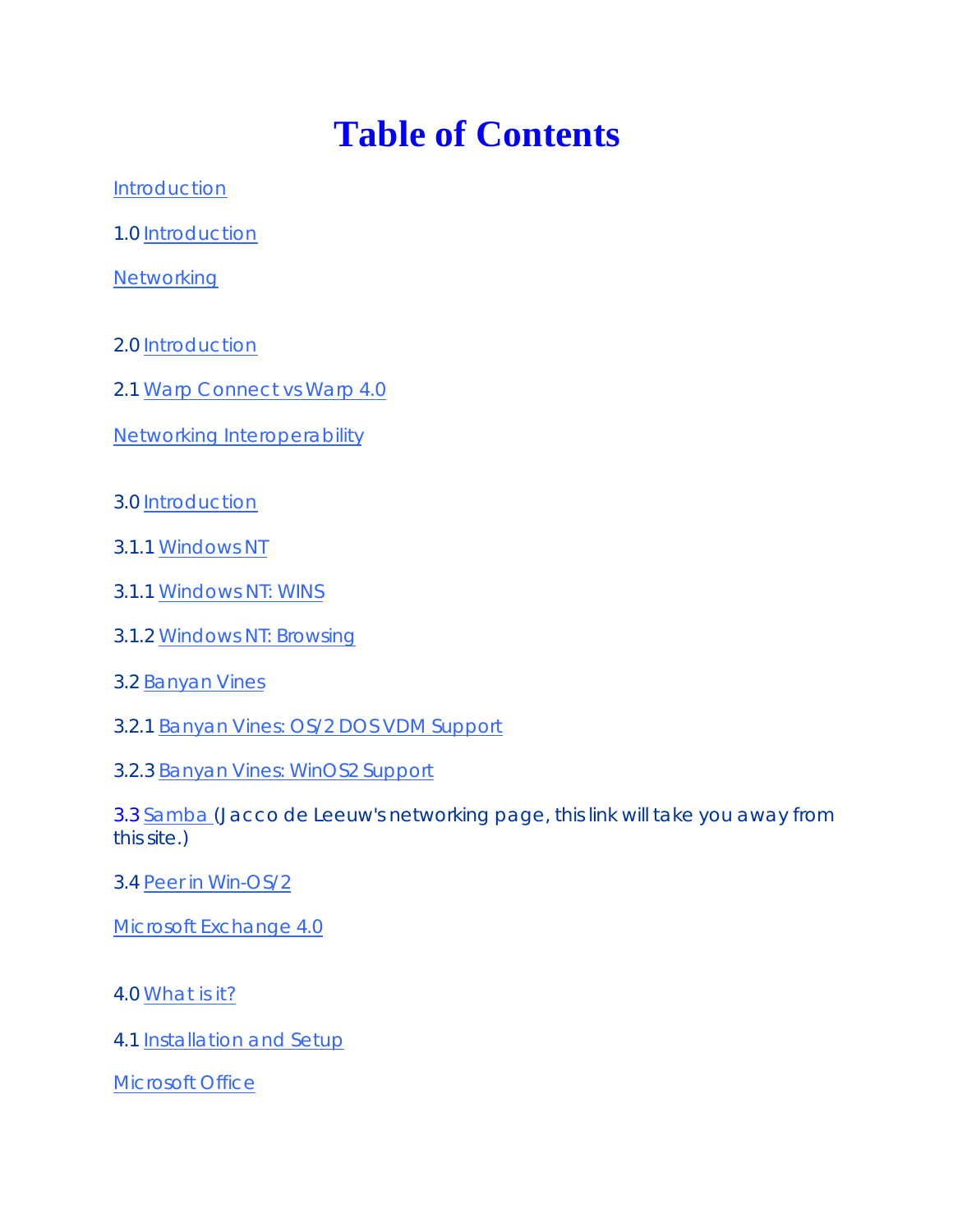## **Introduction**

## **1.0 Introduction**

It's not very easy to run Warp when surrounded by Windows, particularly if your network is based on NT server and your peer's predominately also use Windows. Network administrators are quick to say "We don't support OS/2!". Peer's are unable to offer any advice. Your only reliable source is IBM, or if you're lucky, there's someone around that uses Warp also. Predominantly, Warp users turn to the Internet for guidance, and solutions to their problems. It can be frustrating, but if you look hard enough, you can solve most of the issues involving being compatible with Windows.

The issues range from Network Operating Systems and network protocols to data file formats. These issues alone require herculean efforts for the average user. Even to the experienced OS/2 Power user, these problems can be difficult. Hopefully, this document will solve some of the issues for an OS/2 user lost in a sea of Windows.

## **Networking**

## **2.0 Introduction**

OS/2 Warp has very excellent support for other networking operating systems (NOS) besides IBM LAN Server (or Warp Server), such as Novell and Banyan. Warp also supports a number of networking protocols. TCP/IP is the most popular these days, but Warp has NetBios (NetBEUI), NetBios over TCP/IP (TCPBEUI), IBM IEEE 802.2, Netware and Banyan. The most important feature of all this networking support is that the requester's execute concurrently. Meaning that you can run them all at the same time!

In the present OS/2 Warp architecture, IBM refers to this networking support as Multi-Protocol Transport Services. The support is provided by drivers called requester's. The requester's are specified in the config.sys file and loaded at boot. Network communication is provided to and from the requester's and protocol's using NDIS (Network Driver Interface Specification). OS/2 Warp version 4 and OS/2 Warp Connect ship with these requesters: IBM LAN, 3270 Emulation, Netware, IBM TCP/IP. These requester's also have their associated protocol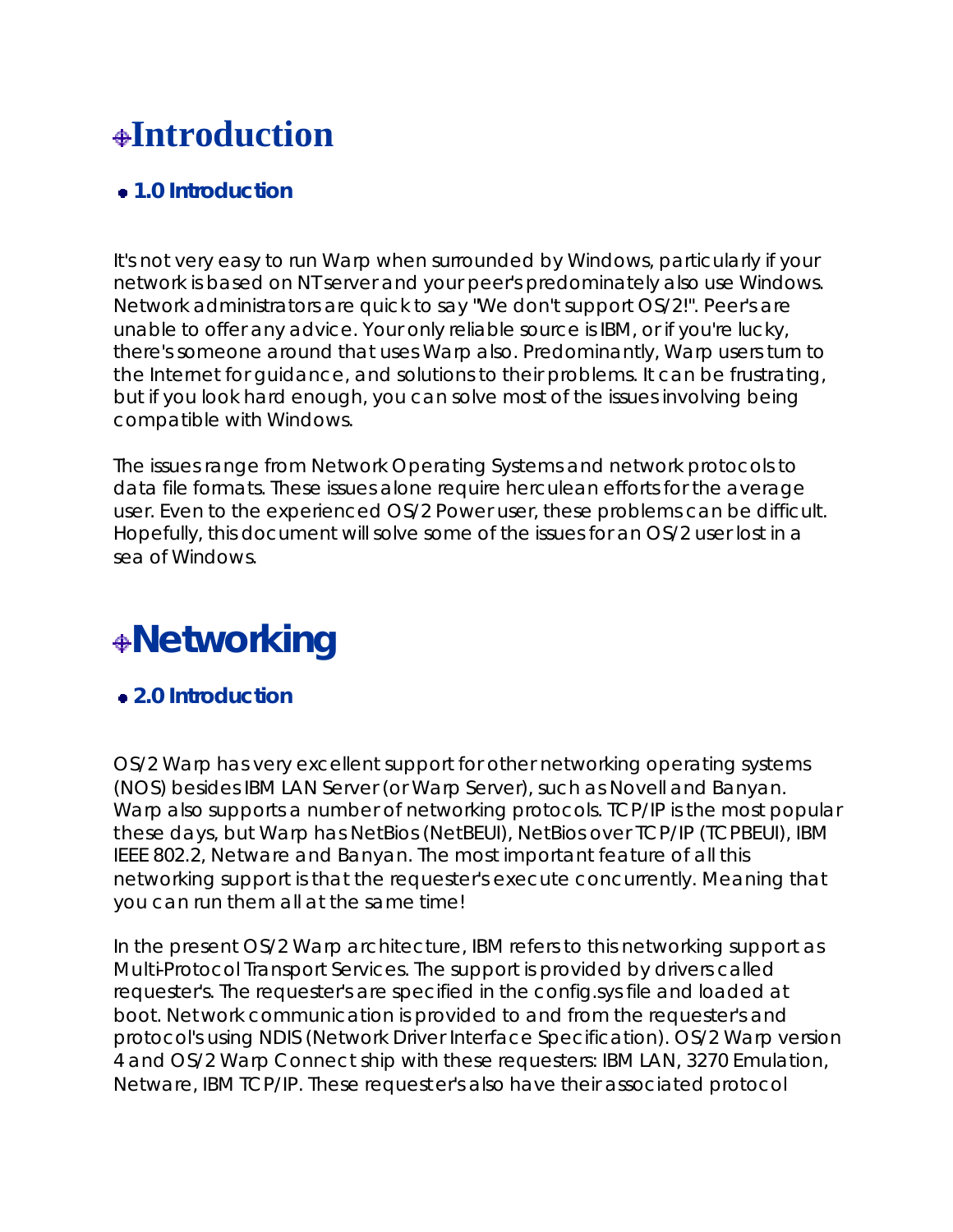drivers as described previously (TCP/IP, 802.2, etc.). Banyan supports networking in native OS/2 as well as DOS VDM's and WinOS2.

The installation of MPTS will install a copy of the online book "Network Adapters and Protocol Service Guide". This book is located in the Assistance Folder inside the Information folder under Tasks. This book traverse's OS/2 Warp networking in detail.

## **2.1 Warp Connect vs. Warp 4.0**

OS/2 Warp Connect has separate requester's for LAN Server and Peer. Warp Connect will only allow either the LAN Server requester or the Peer requester to be installed. This is because they both share the same file name and directory structure.

OS/2 Warp 4 combines the LAN Server requester and the Peer requester into one requester. Warp 4 also shipped with DHCP, whereas Warp Connect had this software added via a fixpack. Warp 4 TCP/IP stack is newer than Warp Connect's. However, fixpacks will bring Warp Connect's TCP/IP stack to par with Warp 4.

As a final note, some users claim that Connect's Peer client is superior to Warp 4's. However, I have seen no evidence or documentation to support these claims.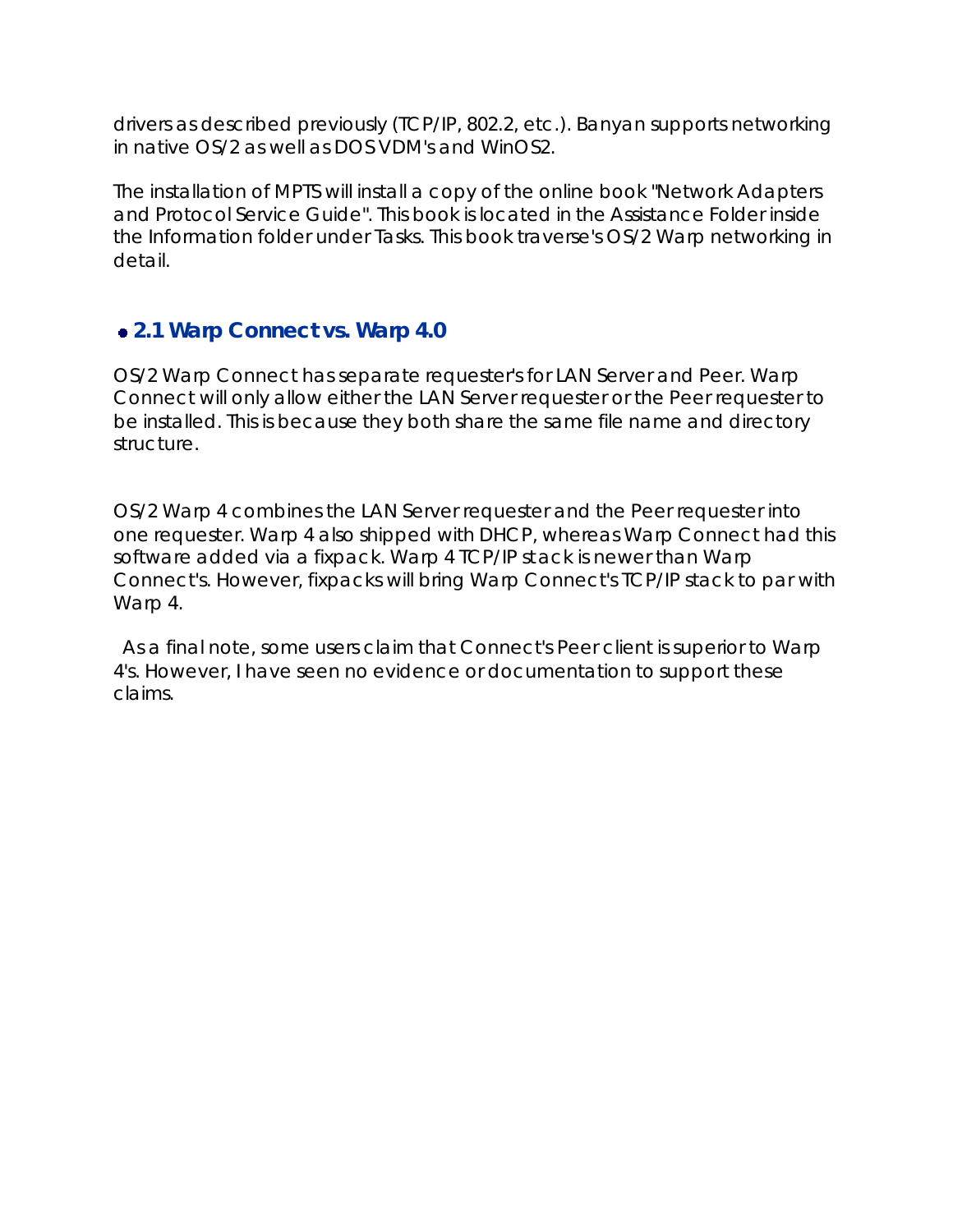# **Networking Interoperability: Windows**

## **3.0 Introduction**

This passage will help you set up the OS/2 Warp client to be compatible with Windows. Microsoft has changed little tidbits of LAN Manager operating characteristics with the release of NT 4.0 and Win95. Some of the default settings shipped with these products can and will cause confusion and frustration for the OS/2 user.

You will need to install IBM Peer for OS/2 to interoperate with a Microsoft Network. The OS/2 Warp client is very easy to setup to interoperate with a Microsoft Network if you know the tricks involved. OS/2 Warp 4 will install the "File and Print Client Guide" when Peer is installed which incorporates a brief section on interoperability with Microsoft Networks. Literature is spread throughout IBM, some docs at PSP, some at Raleigh, some here and there on the net.

The three protocols generally needed to interoperate with Microsoft Network's are TCP/IP, NetBios, and NetBios over TCP/IP. The NetBios protocol is used locally on a subnet because it contains no routing information. This also means that NetBios cannot see past a router without help. NetBios over TCP/IP can see past a router and this protocol is generally used at corporate sites where large segmented networks are the norm as shown in figure 1.

## Figure 1

## **3.1 Windows NT**

Microsoft has strayed once again from networking standards in their proprietary implementation of domain registration. What does this hack on networking standards mean to an OS/2 user? It means that OS/2 Warp clients cannot logon to NT domains through a router. This also will cause problems for products from other vendors as well. Microsoft has a long way to go before they are an Enterprise NOS.

Despite Microsoft efforts to keep Warp off an NT server, an OS/2 Warp client can take advantage of Microsoft Network in one of two ways. The Warp client can logon to the NT domain or logon locally. However, browsing is severely limited on a Microsoft Network if the servers have been configured with the default settings (more on this in a later section). Either method will achieve the desired results, to use the resources on a Windows NT server domain. One precaution, your local OS/2 Warp logon must exactly match the logon ID on the NT domain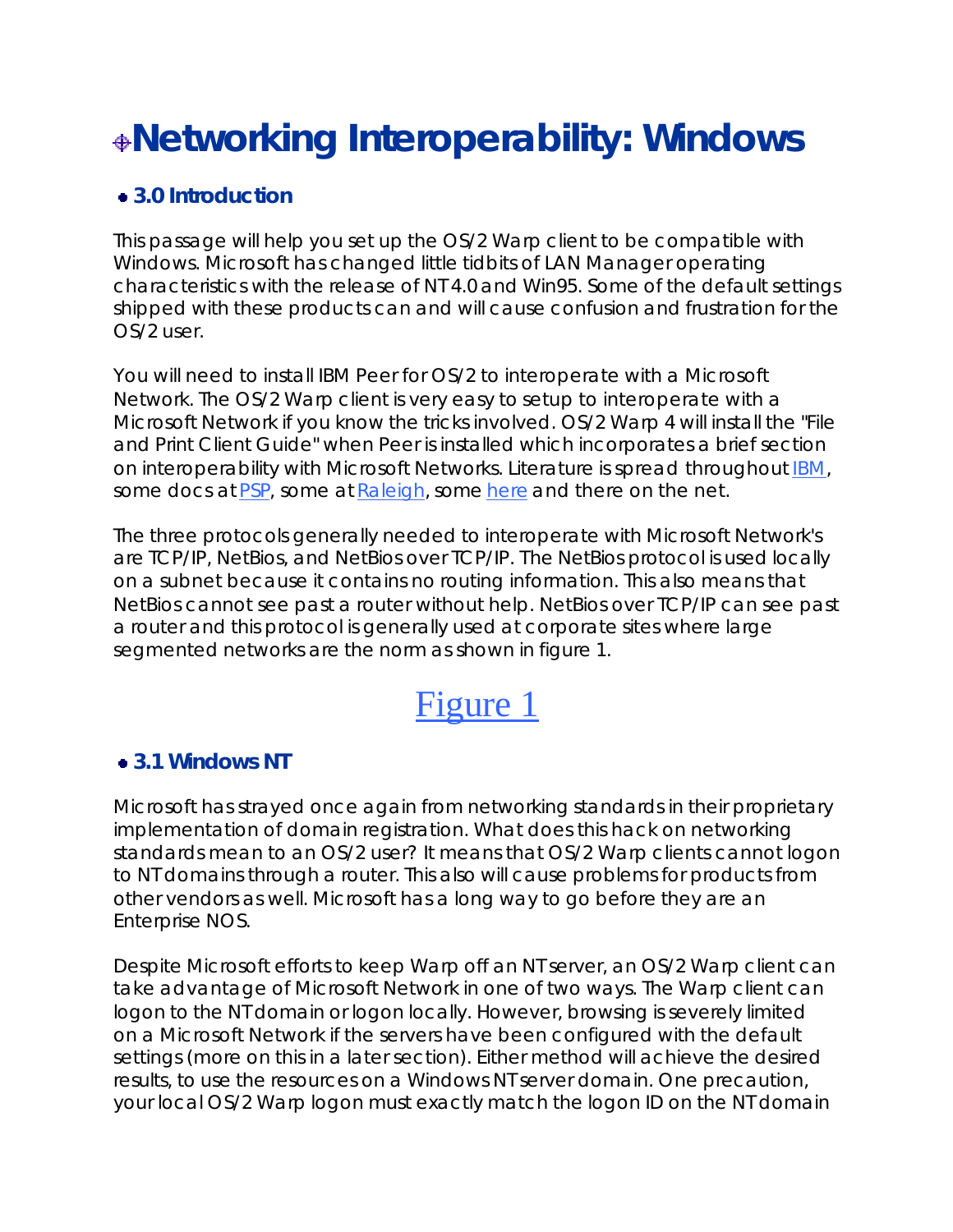controller. In addition, NT server allows lower case in passwords whereas Warp does not.

In a segmented network architecture where the OS/2 Warp client is separated from the NT server via a router, NT domain authentication is impossible with the default configuration of the Warp client. IBM has described this issue in Technical Document #7775533. IBM Technical Document #3724433 describes some useful NT administrator tips. In order for the Warp client to be authenticated by the NT domain controller the IP address will have to be added to the *RFCBCST.LST* file. Other NT resources would be added to the *RFCNAMES.LST* file. These files may be updated using MPTS or a text editor may be used. After the RFC files have been modified, the **RFCADDR** command can be run from an OS/2 window which will update the system and prevent the client from having to be restarted.

## **3.1.1 Windows NT: WINS**

WINS (Windows Internet Name Service) is a proprietary implementation of a Domain Name Server and a NetBios Name Server (NBNS). This hack gives the appearance that WINS is a Dynamic Domain Name Server. However, since WINS in not really a DDNS, other network operating systems that are compliant with a DDNS will not operate properly. The other function of WINS is to provide NetBios computer name registration. Combined with the DHCP server option which passes out IP addresses, WINS will update the database with pointers to the DNS (this is the hack).

OS/2 Warp clients can take advantage of the NT WINS NetBios Name Server. Your administrator or another peer can give you the IP address of the primary and backup WINS servers. If you are you using DHCP you can request these IP addresses and view them from the DHCP Monitor program. If the Warp client is separated from the WINS server via a router, the NetBios over TCP/IP protocol is a must. Also the node type should be set to "H-NODE" when operating in a segmented network. Due to the implementation of DHCP in OS/2 Warp you will have to manually edit the **protocol.ini** and add the WINS IP addresses into the TCPBEUI section as follows:

**[TCPBEUI\_nif] DriverName = tcpbeui\$ Bindings = PCNTND\_nif NODETYPE = "H-Node" NBNSADDR = "XXX.XXX.XXX.XXX" NBNSBACKADDR = "XXX.XXX.XXX.XXX" OS2TRACEMASK = 0x0 SESSIONS = 130**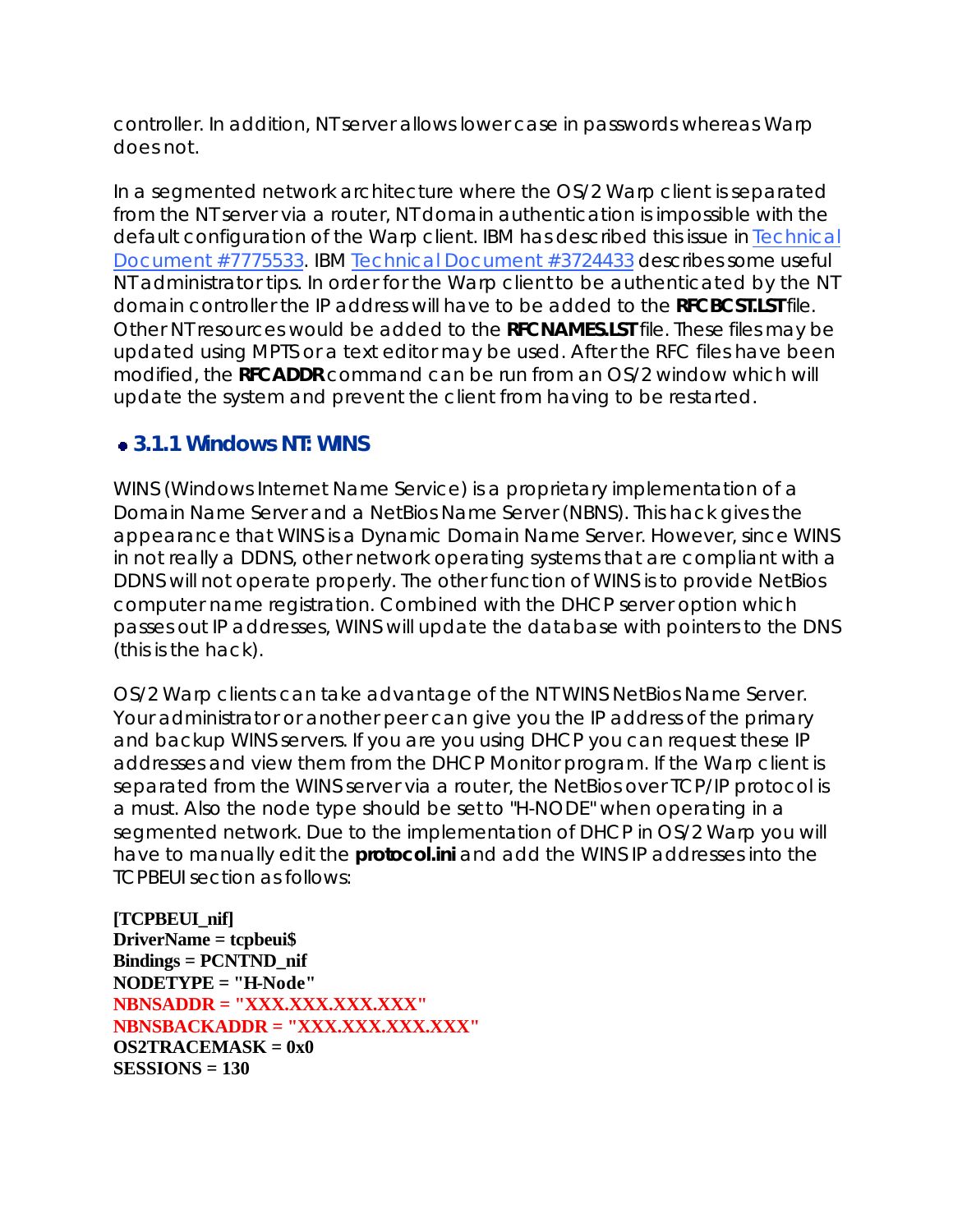You will have to add the text "NBNSADDR=", and where the X's are, you would put the IP address of the WINS server. NBNSBACKADDR is the backup WINS server.

The following are some useful DHCP options provided by the Microsoft DHCP server. These are the only options supported by Windows based DHCP clients (lease options 51,58 and 59 not included in Table 1).

| <b>Option</b> | <b>Option Name</b> | <b>Description</b>                                                   |
|---------------|--------------------|----------------------------------------------------------------------|
|               | <b>Subnet Mask</b> | Defines the subnet mask for the client.                              |
| 3             | Router             | Defines the default router IP address (gateway).                     |
| 6             | <b>DNS Servers</b> | Defines the IP addresses of the domain name servers.                 |
| 15            | <b>Domain Name</b> | Defines the domain name for the client.                              |
| 44            | <b>WINS/NBNS</b>   | Defines the IP address of the NetBios Name Servers.                  |
| 46            | <b>WINS/NBT</b>    | Node type: $1 = B$ node, $2 = P$ node, $4 = M$ node, $8 = H$<br>node |
| 47            | NetBios scope ID   | Defines a text string for NetBios over TCP/IP scope<br>ID.           |

## **Table 1**

#### **3.1.2 Windows: Browsing**

OS/2 clients are unable to browse available resources on Microsoft Networks due to a LAN Manager parameter called **lmannounce**. This parameter defines the response to LAN Manager 2.x browser broadcasts. The default response is to ignore these broadcasts. However, the net view command can show resources when the resource is specified as follows: "net view \\resource"**.** If the command "net view" is used, nothing will show except your workstation or other OS/2 Servers/Workstations on your network. The Window's servers and workstations will have to have their default settings changed as outlined below to enable browsing from OS/2.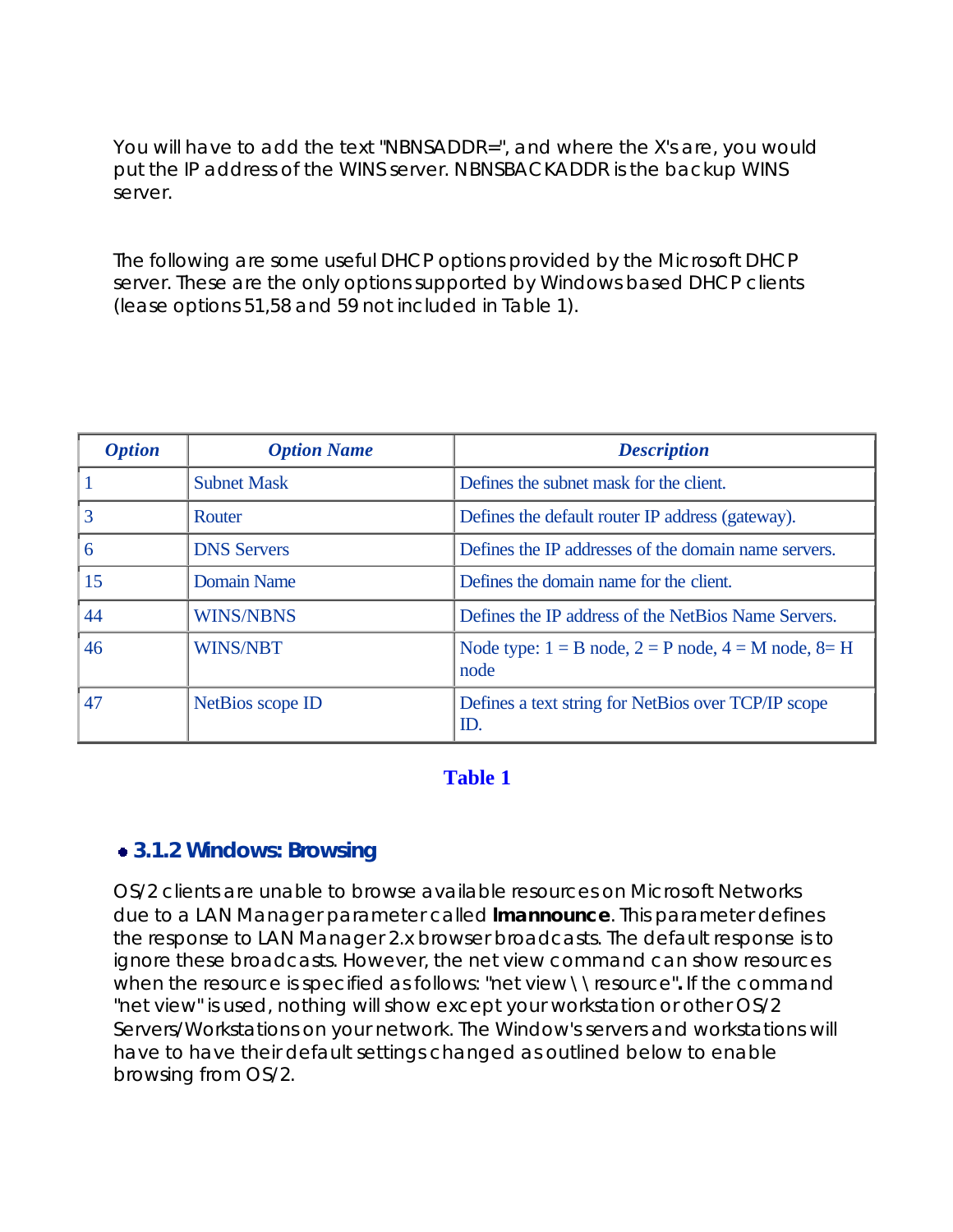Windows for Work Groups:

The parameter "**lmannounce=yes**" will have to be added in the [network] section of the system.ini file.

Windows 95:

The parameter "**LMAnnounce**" is in located in Network settings under File and Print sharing properties.

Windows NT 4.0 Server:

In Network settings, Services, Server, select the **Make Browser Broadcasts to LAN Manager 2.x clients** at the bottom of the dialog page**.**

Windows NT Workstation:

Users will have to manually modify the **Lmannounce** entry in the registry. The entry is as follows:

\HKEY\_LOCAL\_MACHINES\System\CurrentControlSet\Services\LanmanServer\P arameters

This setting will have to be changed from the default of 0 to 1. The regedt32.exe program will have to be used for the above procedure. Regedt32.exe is located in \WINNT\SYSTEM32.

## **3.2 Banyan Vines**

Banyan Vines support is installed using a Banyan provided install program called **VCLIENT**. Vclient will also modify your config.sys heavily. Do not run VCLIENT until you have installed your network adapter using MPTS and other networking protocols.

If you are using OS/2 Warp 4.0 you will need a fixpack from Banyan. This fixpack consists of two files, **VINES2-5.IFS** and **VINES2-6.IFS**. Depending on what version of Banyan Vines server that your network is running will determine what file to use. VINES2-5 is for Vines version 5.x and VINES2-6 if for Vines version 6.x. You will need to install one of these files before rebooting OS/2 after installation of Vines. Your machine will trap on every boot until you install the needed file into the Vines subdirectory.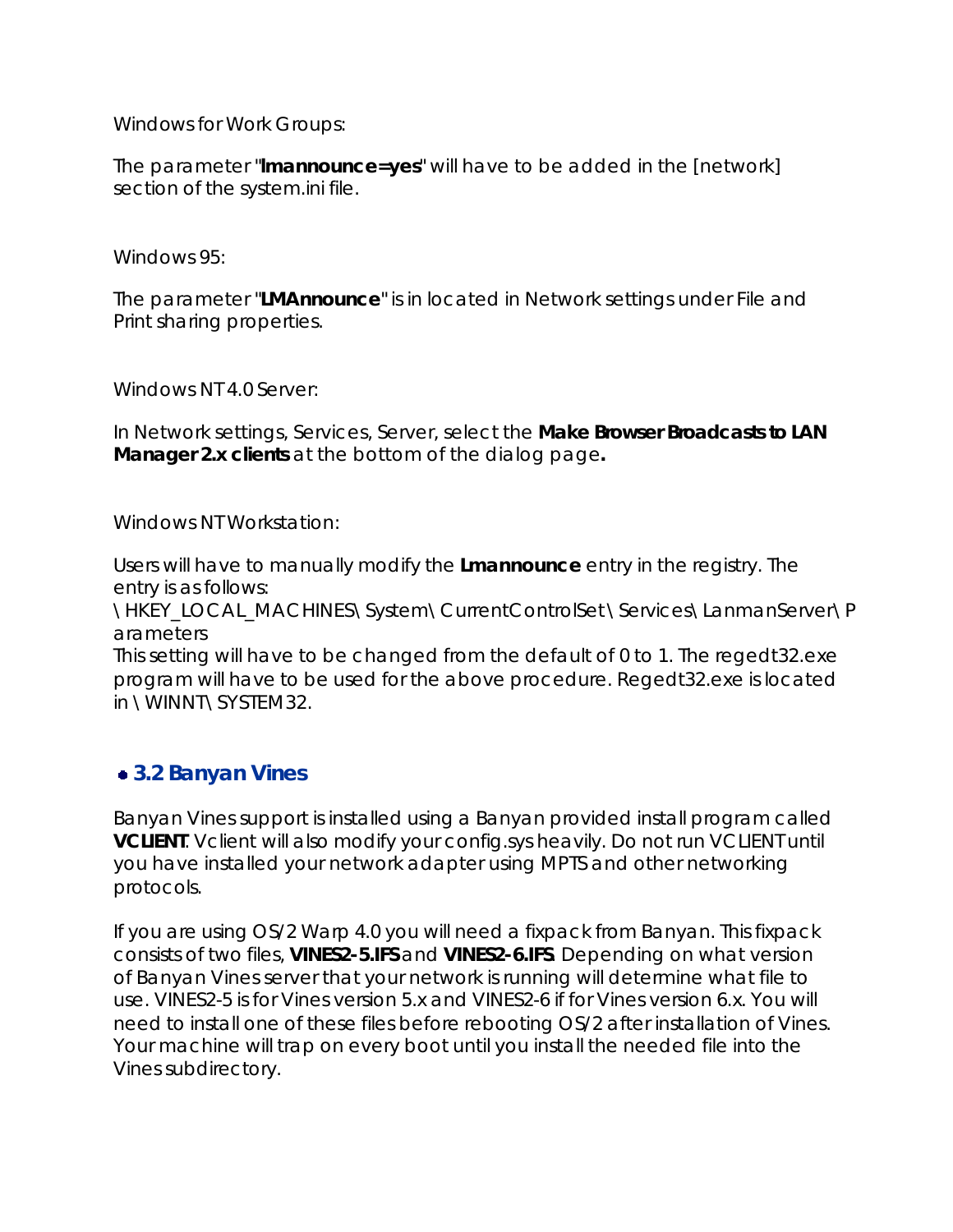The following is a real handy feature to get access to files for different OS's from the Banyan server. You can map your server (Z:\) drive in DOS, OS/2 or Win95/NT by using the **setdrive** command. By mapping the server drive to root will provide a hint to what OS's the server is setup to provide client connectivity with. Use the following procedure to accomplish this:

1. Use the **whatz** command to find your Banyan server.

2. Use the setdrive command, **setdrive x: "blah@blah@myserver" /ROOT**

This new drive mapping should contain several sub-directories such as OS/2, DOS and WIN32. You can also build vclient disks for OS/2 or copy files needed for DOS VDM's and WinOS2.

This is what the Banyan install program VCLIENT will do to your **config***.***sys**:

*REM >THE NEXT FEW LINES LOAD VINES NETWORK SOFTWARE IN REM >REQUIRED ORDER, SET AT INSTALLATION TIME. DON'T EDIT REM >OR MOVE ANY LINE WITHOUT SPECIFIC VINES INSTRUCTION. REM >ALSO, DON'T REMOVE "Z:\" FROM YOUR SET PATH= LINE;C:\office31 REM >OR "C:\vines-directory\DLL" FROM YOUR LIBPATH= LINE.;C:\office31 SET VINESDIR=D:\OS2\VINES IFS=D:\OS2\VINES\VINES2.IFS DEVICE=D:\OS2\VINES\BANCOMM2.SYS/SOCKETS=60/SPP\_CONNECTIONS=60/KBYTES \_COMMBUFFERS=96 DEVICE=D:\OS2\VINES\VBAN.SYS /INT=63 DEVICE=D:\OS2\VINES\INNS.SYS IFS=D:\OS2\VINES\VINESNP2.IFS DEVICE=D:\OS2\VINES\drivers\bn\_NDIS\NDISBAN2.SYS REM >END OF VINES SOFTWARE INFORMATION.*

## **3.2.1 Banyan Vines: OS/2 DOS VDM Support**

To get Banyan Vines support in DOS VDM's you will have to add this statement to your **autoexec.bat**:

#### **C:\VINES\BANSVC.COM**

This program provides the Vines interface from a DOS VDM and WinOS2 to  $OS/2$ .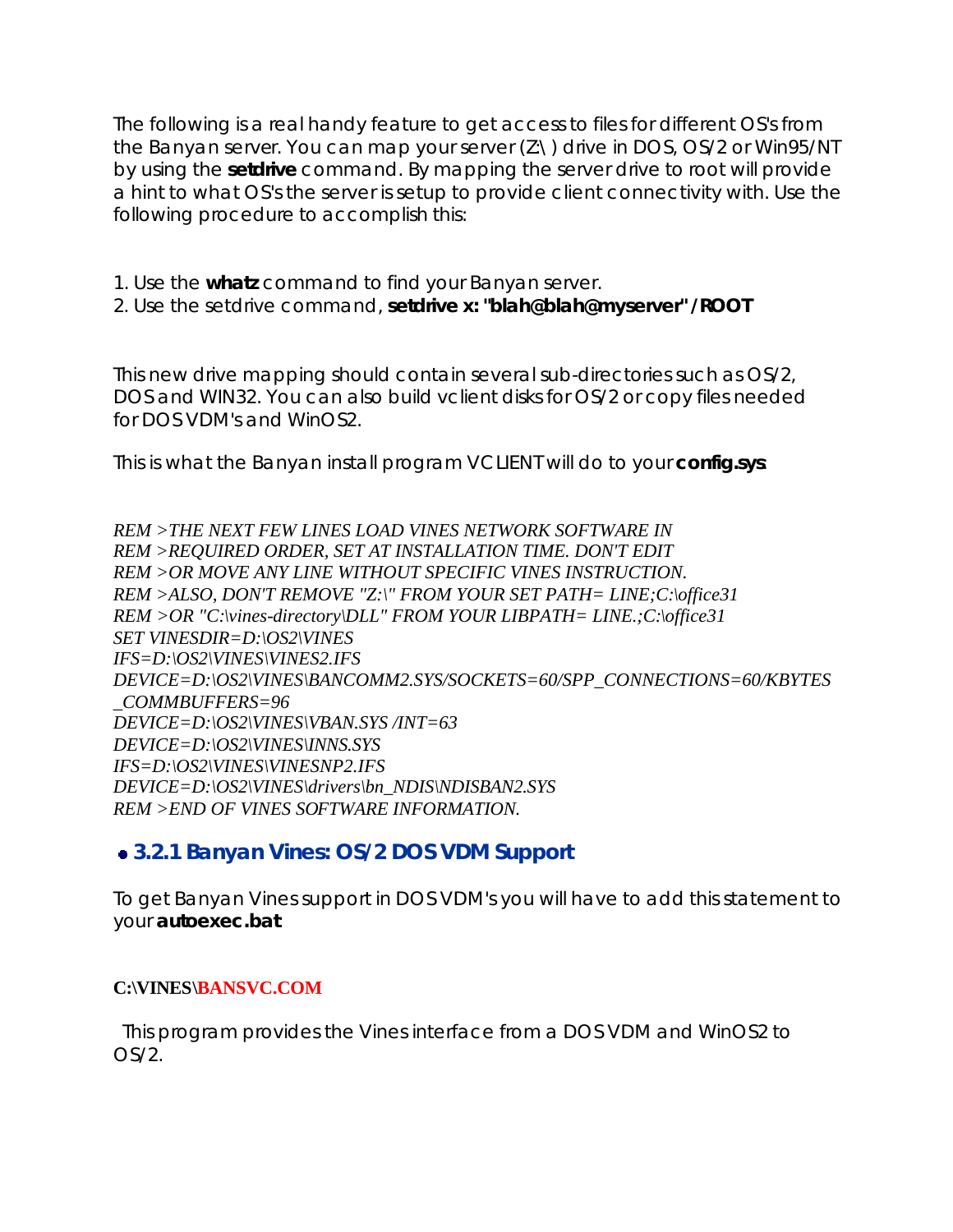## **3.2.2 Banyan Vines: WinOS2 Support**

WinOS2 will also run Banyan Vines. You will have to modify this statement in your **system.ini** file:

**[boot]**

**.**

**. .**

**. network.drv=d:\os2\mdos\winos2\system\vines.drv**

If you plan on using a Windows based mail program with Banyan, you will need some MS-DOS files. These files are usually the DLL's that contain the interface to Vines. I know of a mail application that runs in Windows and that is LSMAIL or SharkMail. You can get these files (DLL's) by using the **setdrive** command to map your Banyan server with the /ROOT option as described previously.

## **3.3 Samba**

Jacco de Leeuw has created a fantastic web page containing information on how to setup and get connected using Samba.

## **3.4 Peer in Win-OS/2**

OS/2 is able to provide Peer services in Win-OS/2. By enabling **IBM Peer for OS/2** in Win-OS/2, you can connect to network resources in File Manager. In general, this makes Win-OS/2 **network aware**. However, two files are needed from the IBM Dos LAN Requestor services. These are NETAPI.DLL and PMSPL.DLL. If you have OS/2 Warp Server, the files are located on the CD under **CID\CLIENT\DLS**.

Installation is easy and painless. Start **Win-OS/2,** open **Win-OS/2 Setup** from the **Main Window**, select **Options**, then select **Change system settings**, select **IBM Peer for OS/2**, then select **OK**. Win-OS/2 Setup will prompt for the Windows diskettes it needs (Insert your OS/2 Warp CD into the CD drive and point the location to \OS2IMAGE\DISK\_W1, etc). The above mentioned files will need to handy also (NETAPI.DLL, PMSPL.DLL).

Although this is pretty cool (IBM has some great Software Engineer's), I've noticed a performance hit in my Win-OS/2 sessions with IBM Peer for OS/2 enabled in Win-OS/2. This is due to the setup program modifying the system.ini with some new parameters, PSP and timer variables. I removed these from the [386enh] section without any problems and my performance was on par again.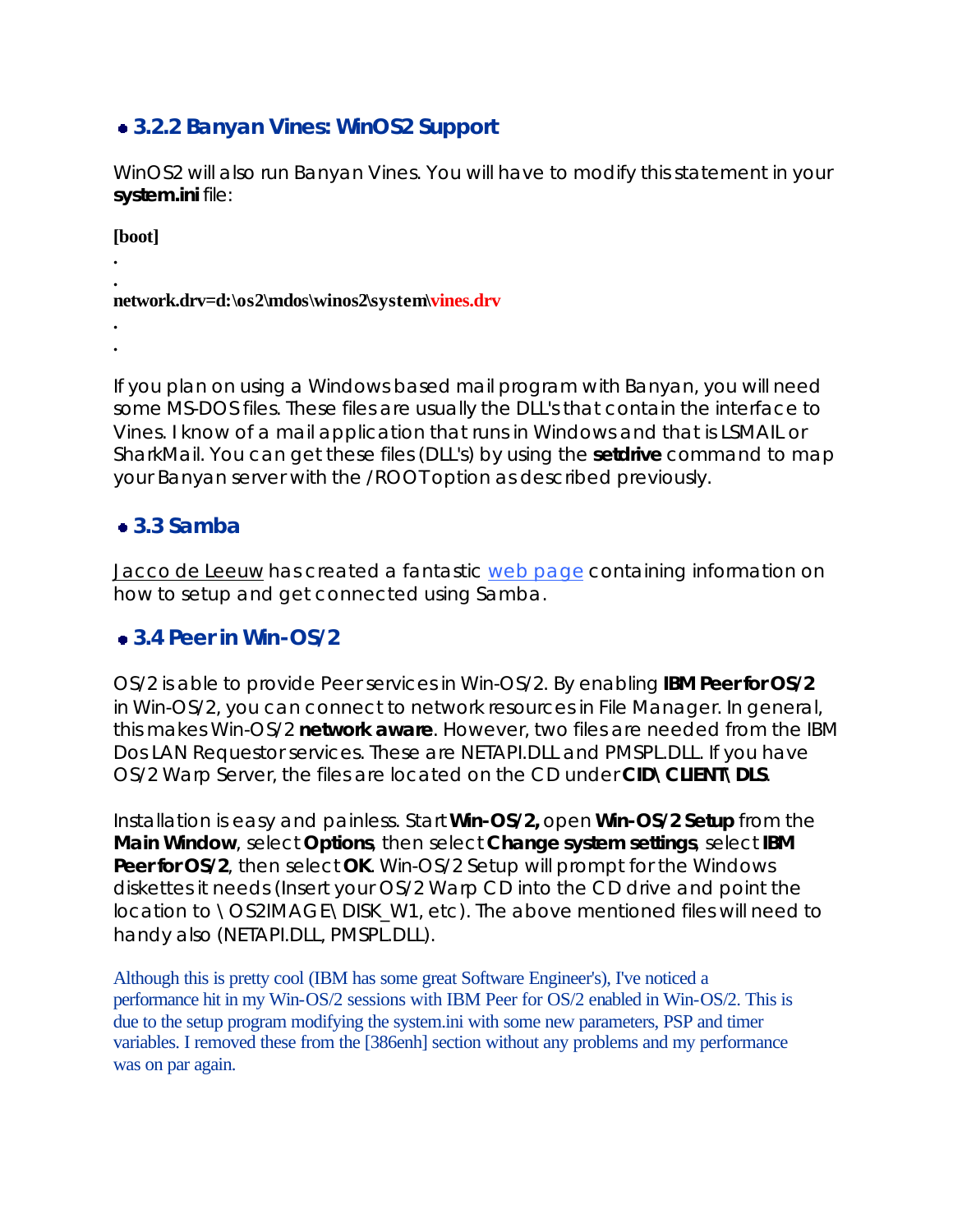# **Microsoft Exchange 4.0**

## **4.0 What is it?**

Exchange is a Microsoft application that runs on a Windows server. Exchange provides e-mail and other services such as being able to setup meetings electronically. In order to use the Exchange service you must have the Exchange client installed or another client application that is compliant with the Exchange protocols.

## **4.1 Installation and Setup**

The Exchange client's dwell on the Exchange Server CD. OS/2 will need the WIN16 version of the client since Microsoft only supports Windows platforms. The WIN16 client will execute under WinOS2. Also on this CD is the Forms Designer package which has the 16 bit version of the MS Visual Basic Compiler. The Exchange 4.0 client will require at least fixpack 2 from Microsoft for the Exchange 4.0 client to run properly under WinOS2. Microsoft is currently up to fixpack 4 for Exchange 4.0 and also states that only fixpack 2 is supported in WinOS2. OS/2 will also need to have TCP/IP and TCP/IP DOS support installed. Installation of the client is straight forward and hassle free. You will need information provided by your network administrator. This information will consist of the Exchange server name, and the name of your post office box. The install program will require that you reboot Windows after installation. After closing the WinOS2 session, use your favorite text editor and modify the file *exchnge.ini*. The file will be located in C:\OS2\MDOS\WINOS2. You will want to move the TCP/IP protocol statement in Rpc\_Binding\_Order to be the first protocol as shown below:

## *[Exchange Provider]*

*Rpc\_Binding\_Order=ncacn\_ip\_tcp,ncacn\_np,ncacn\_spx,netbios,ncacn\_vns\_spp*

The Exchange client is now ready to be run.

TIP1: Some users of Exchange (WIN16) will notice that some of the messages they receive do not display well or get a warning message with attachments. This is due to missing fonts in Win-OS/2 and the Exchange client. You can remedy this by locating a Windows machine and copying the fonts. Most fonts can be found in **C:\WINNT\Fonts.** True Type fonts end with an extension of TTF. Copy the fonts to a temporary sub-directory and start **Win-OS/2,** open **Control Panel**,